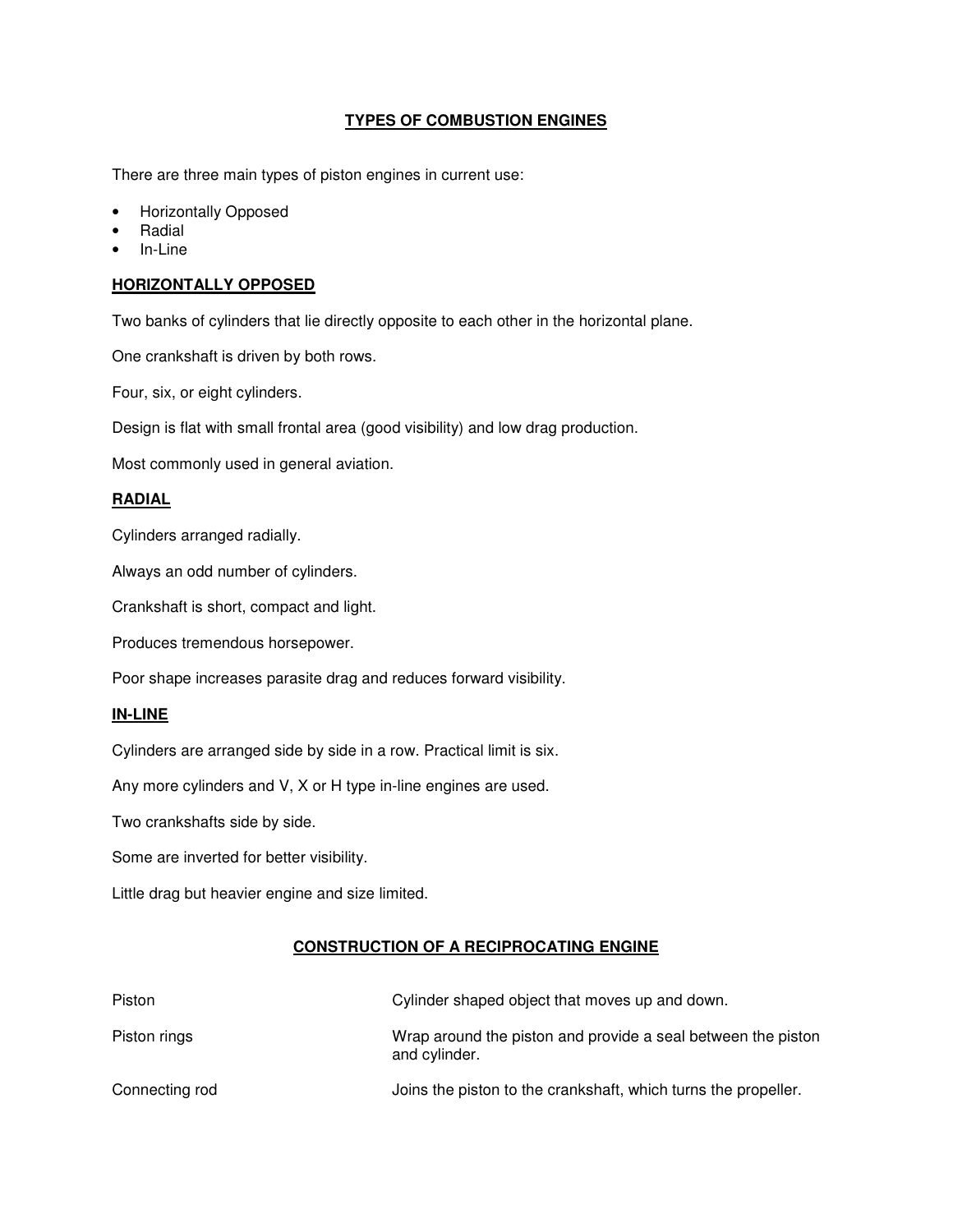| Cylinder head        | Contains the inlet (intake) valve, exhaust valve and two spark<br>plugs.                                                 |
|----------------------|--------------------------------------------------------------------------------------------------------------------------|
| Camshaft             | Turned by the crankshaft and operates the push rods and rocker<br>arms. It turns at half the speed the crankshaft turns. |
| Magnetos             | Provide electrical current to ignite the fuel/air mixture through the<br>distributor.                                    |
| Intake valve ports   | Allow air to enter the cylinder and is connected to the carburetor<br>where the air and fuel are mixed                   |
| <b>Exhaust Valve</b> | Connected to the exhaust pipe, which vents the exhaust fumes<br>away from the cabin.                                     |

# **THE FOUR STROKE CYCLE**

Most piston engines operate on the four stroke cycle. The piston moves through four strokes, two up and two down, to complete the cycle. The crankshaft makes two complete revolutions.

The four strokes are:

- the induction (or intake) stroke,
- the compression stroke,
- the power (or combustion) stroke, and
- the exhaust stroke.

### **INTAKE**

Intake valve is open.

Piston moves down.

Fuel/air mixture drawn into combustion chamber through intake valve.

Exhaust valve remains closed.

#### **COMPRESSION**

Both valves are closed.

Piston moves up.

Mixture is compressed.

Compression ratio is comparison of volume of mixture with piston at the bottom and volume with piston at the top.